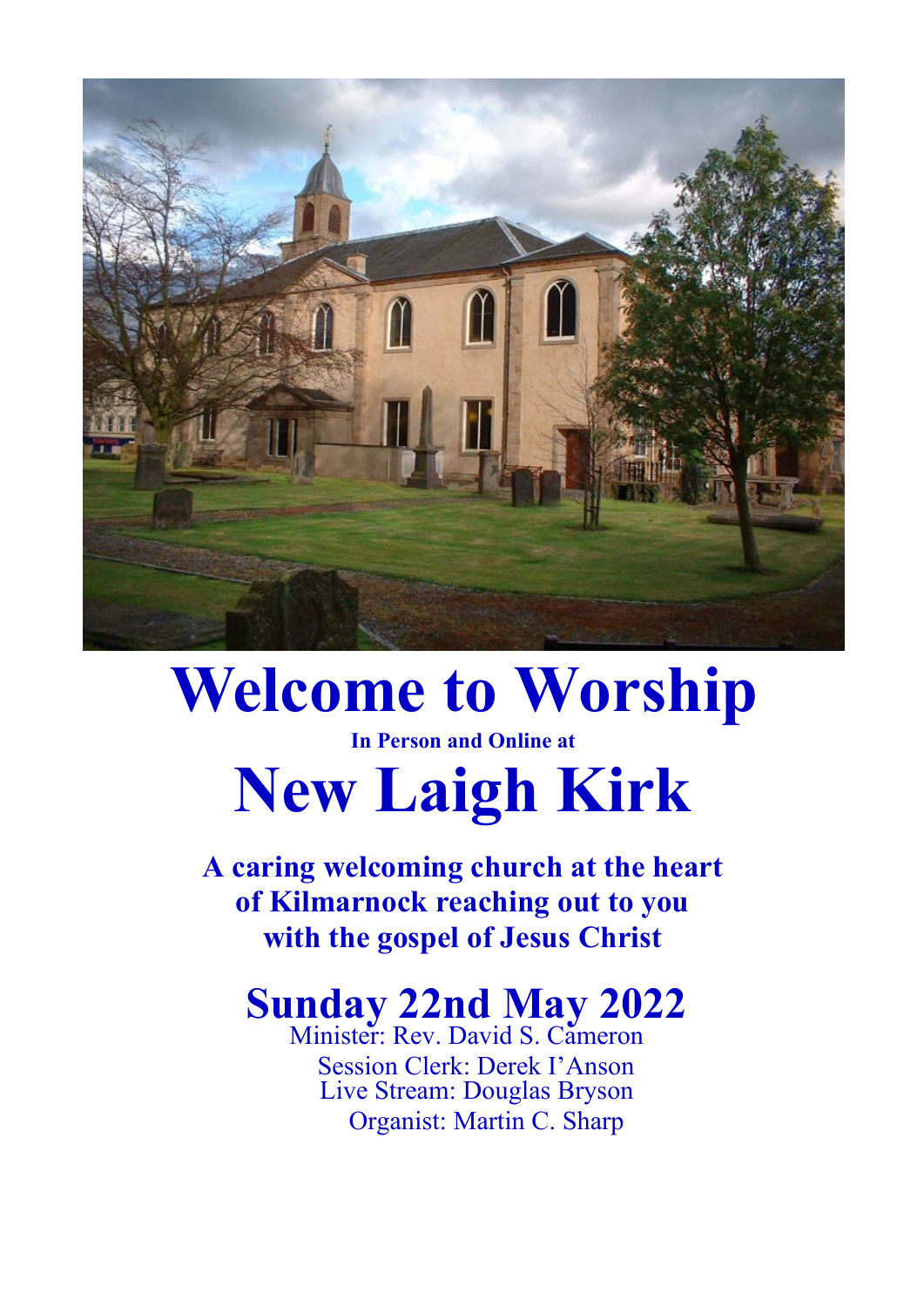## **Welcome**

A very warm welcome to worship this morning from all at New Laigh Kirk. We are delighted you are here today and hope you enjoy worshipping with us. Please make yourself known to those sitting beside you.

Whether you are a guest or regular attender we invite you to find your welcome place among us, a place to belong, to join in regular worship, to join in the life of our Kirk.

This order of service is posted to help you with the live stream.

Please ensure you log on through the New Laigh Kirk Website http://www.nlk.church/ and click the button watch live Sunday 11.00am.

May God richly bless you in your worship today.

# **Order of Service**

Call to worship

Hymn 200 Christ is made the sure foundation, Christ the head and corner-stone, chosen of the Lord and precious, binding all the Church in one, holy Zion's help for ever, and her confidence alone.

To this temple, where we call you, come, O Lord of Hosts, today: with your constant loving-kindness, hear your servants as they pray, and your fullest benediction shed within its walls alway.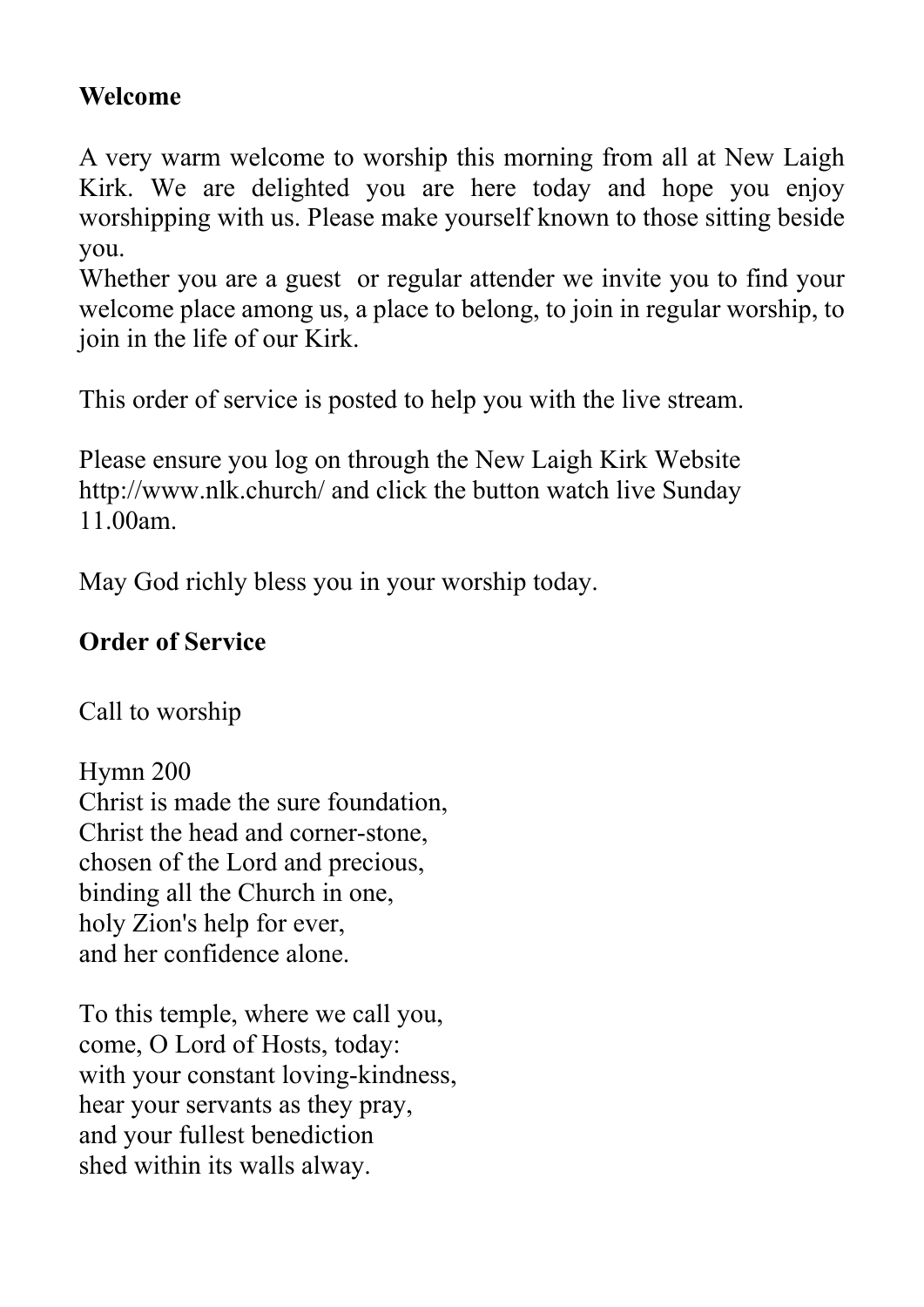Here bestow on all your servants what they ask of you to gain, what they gain from you for ever with the blessed to retain, and hereafter in your glory evermore with you to reign.

Praise and honour to the Father, praise and honour to the Son, praise and honour to the Spirit, ever Three and ever One, One in might and One in glory while unending ages run.

Prayer

All age Thought

Hymn 641 Seek ye first the kingdom of God and his righteousness; and all these things shall be added unto you; allelu, alleluia. *Alleluia, alleluia, alleluia, alleluia!*

Ask, and it shall be given unto you, seek, and ye shall find; knock, and the door shall be opened unto you; allelu, alleluia. *Alleluia, alleluia, alleluia, alleluia!*

You shall not live by bread alone, but by every word that proceeds from the mouth of the Lord; allelu, alleluia. *Alleluia, alleluia, alleluia, alleluia!*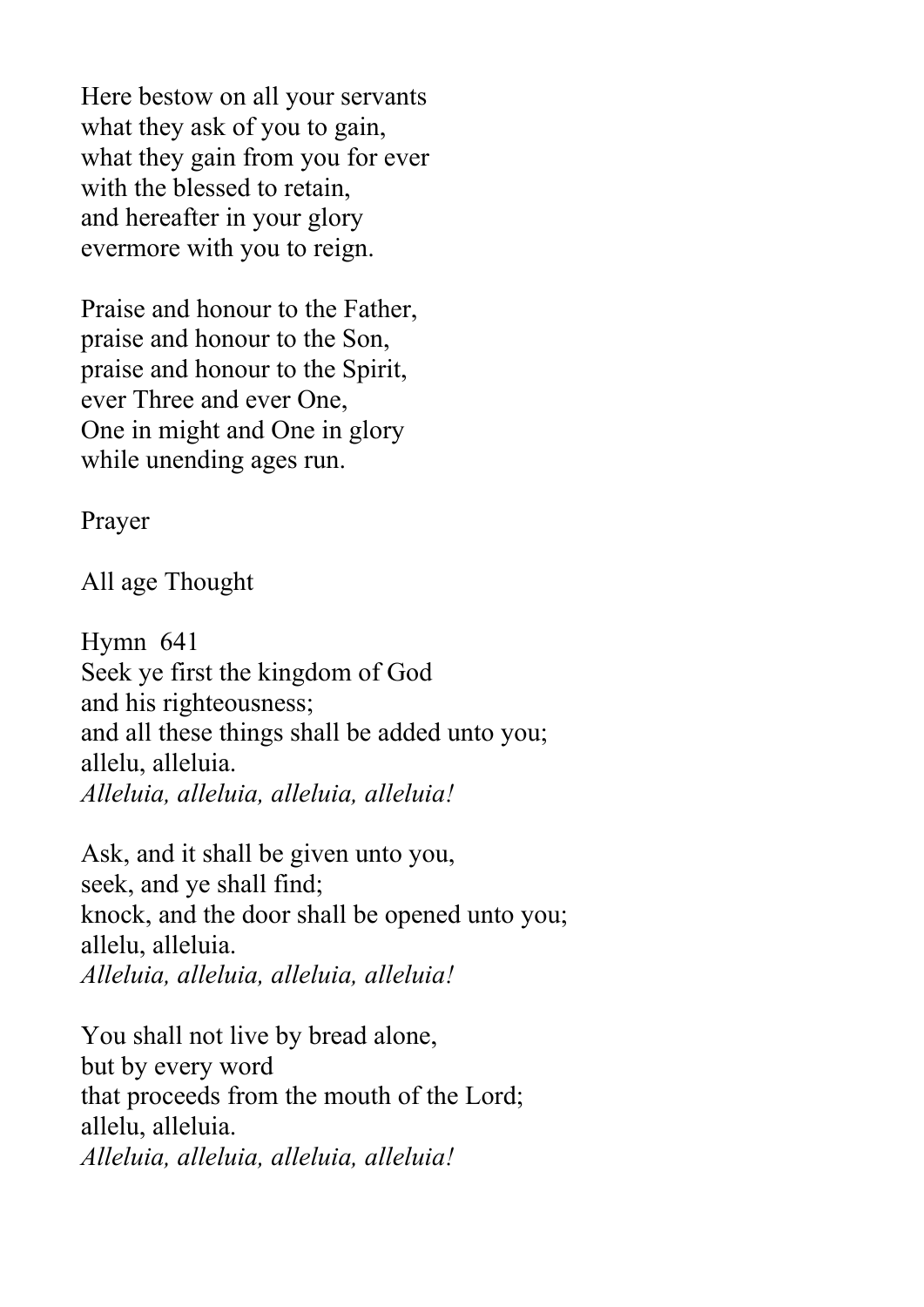Reading Ezekiel 37:1-14

Anthem

Deep peace of the running wave to you Deep peace of the flowing air to you Deep peace of the quiet earth to you Deep peace of the shining stars to you Deep peace of the gentle night to you Moon and stars pour their healing light on you Deep peace of Christ the light of the world to you Deep peace of Christ to you

Reading St John 14:15-29

Hymn 587 Come, gracious Spirit, heavenly Dove, with light and comfort from above; come, be our Guardian, be our Guide, o'er every thought and step preside.

The light of truth to us display, and make us know and choose your way; plant holy fear in every heart, that we from God may ne'er depart.

Lead us to Christ, the living Way, nor let us from his pastures stray; lead us to holiness, the road that we must take to dwell with God.

Lead us to heav'n, that we may share fullness of joy for ever there: lead us to God, our final rest, to be with him for ever blest.

Prayer of Intercession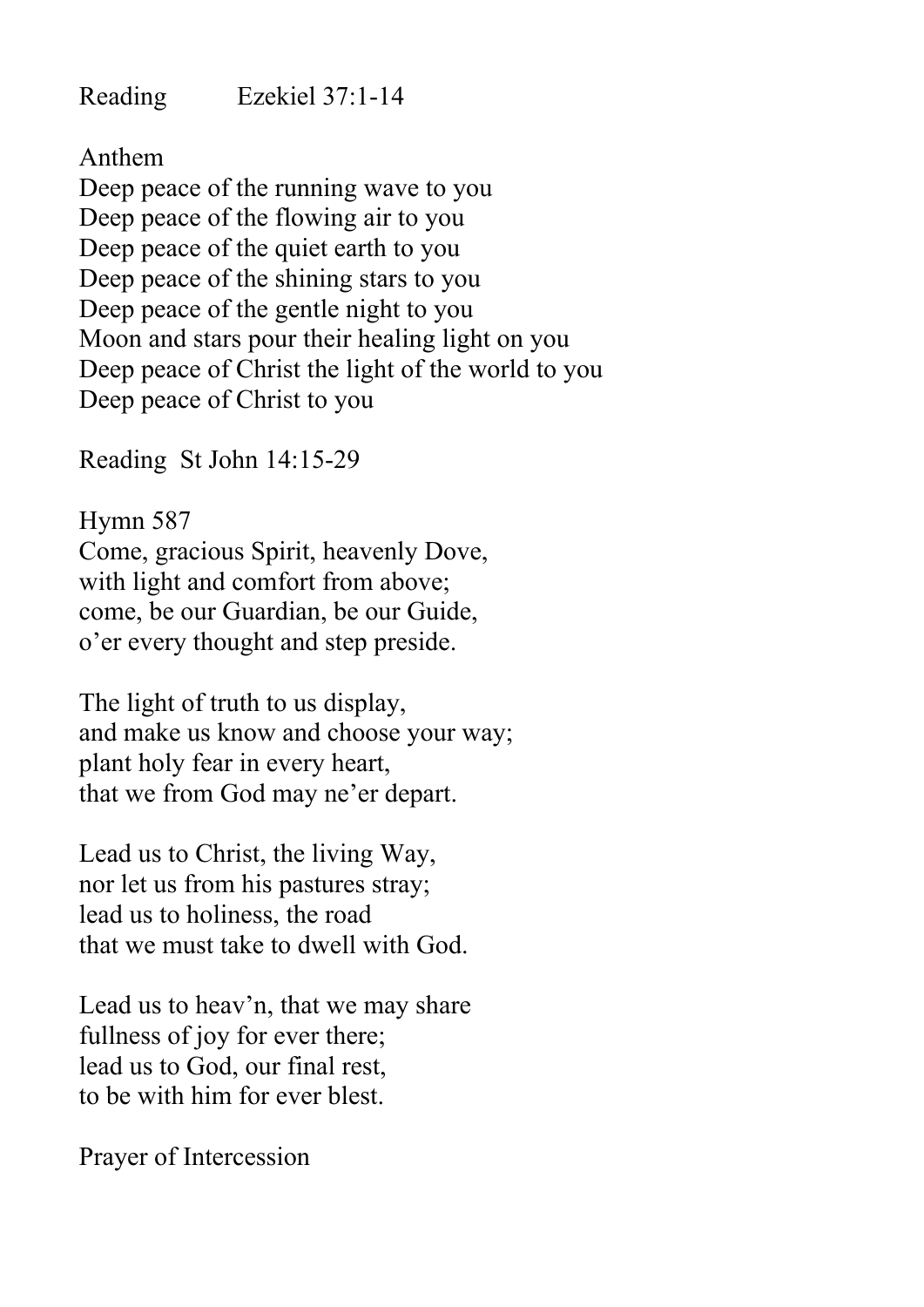Hymn 187 There's a wideness in God's mercy, like the wideness of the sea; there's a kindness in his justice, which is more than liberty.

There is no place where earth's sorrows are more felt than in God's heaven: there is no place where earth's failings have such kindly judgment given.

For the love of God is broader than the grasp of mortal mind; and the heart of the Eternal is most wonderfully kind.

If our love were but more simple, we would take him at his word; and our lives be filled with glory from the glory of the Lord.

Sermon

Prayer of Dedication

Hymn 465 Be thou my Vision, O Lord of my heart; naught be all else to me, save that thou art; thou my best thought in the day or the night, waking or sleeping, thy presence my light.

Be thou my Wisdom, be thou my true Word; I ever with thee, and thou with me, Lord; thou my great Father: thine own I would be; Thou in me dwelling, and I one with thee.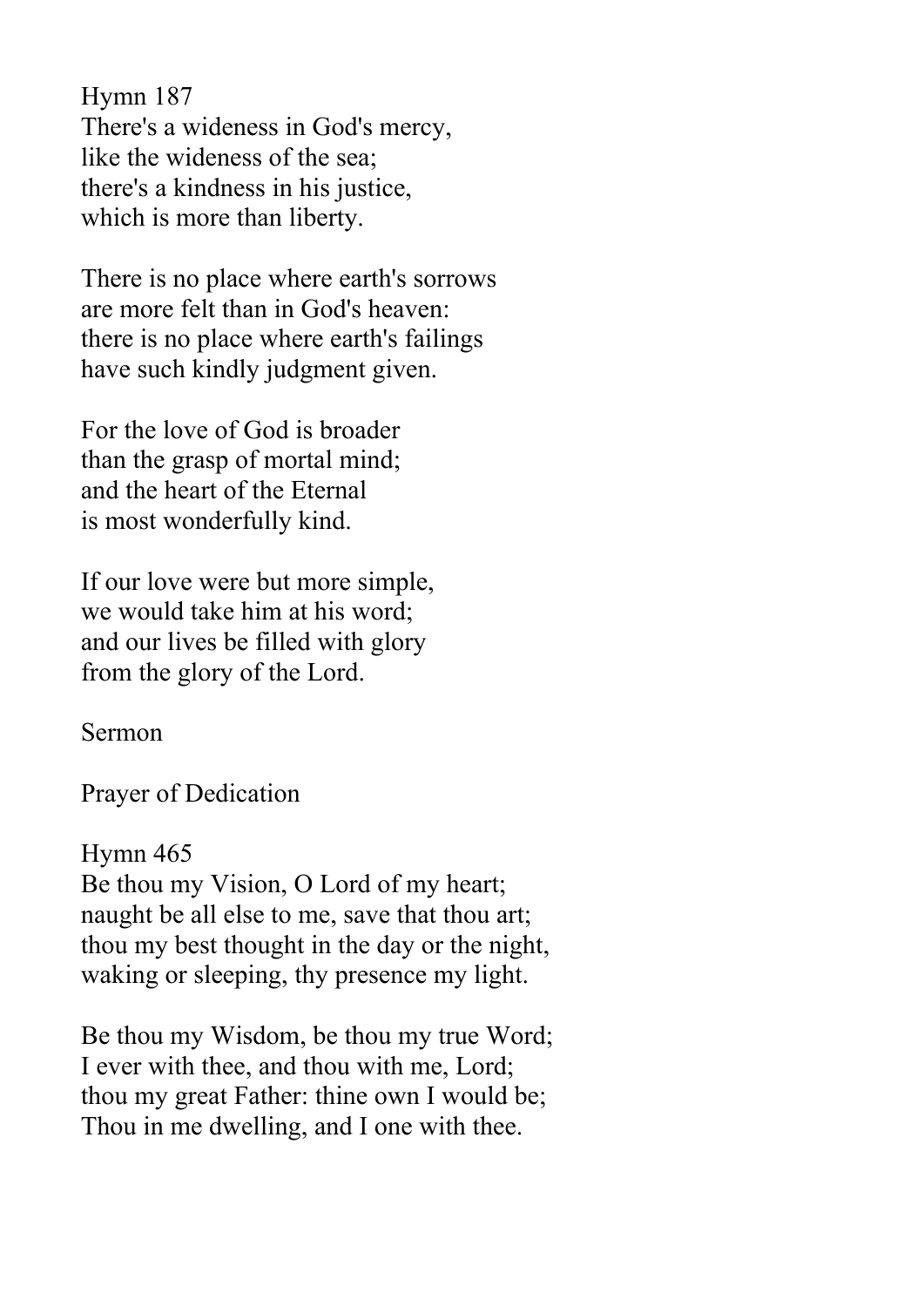Be thou my breastplate, my sword for the fight; be thou my dignity, thou my delight, thou my soul's shelter, and thou my high tower; raise thou me heavenward, O Power of my power.

Riches I heed not, nor earth's empty praise, thou mine inheritance, now and always; thou, and thou only, the first in my heart, High King of Heaven, my treasure thou art.

High King of Heaven, after victory won, may I reach heaven's joys, O bright heaven's sun! Heart of my own heart, whatever befall, still be my Vision, O Ruler of all.

#### Benediction

Audio Visual and Copyright Licences PPL Church Licence 1630911 PRS for Music Church Licence 889347 Church Copyright licence 569416 Music Reproduction licence 569423 Church Video licence 889354